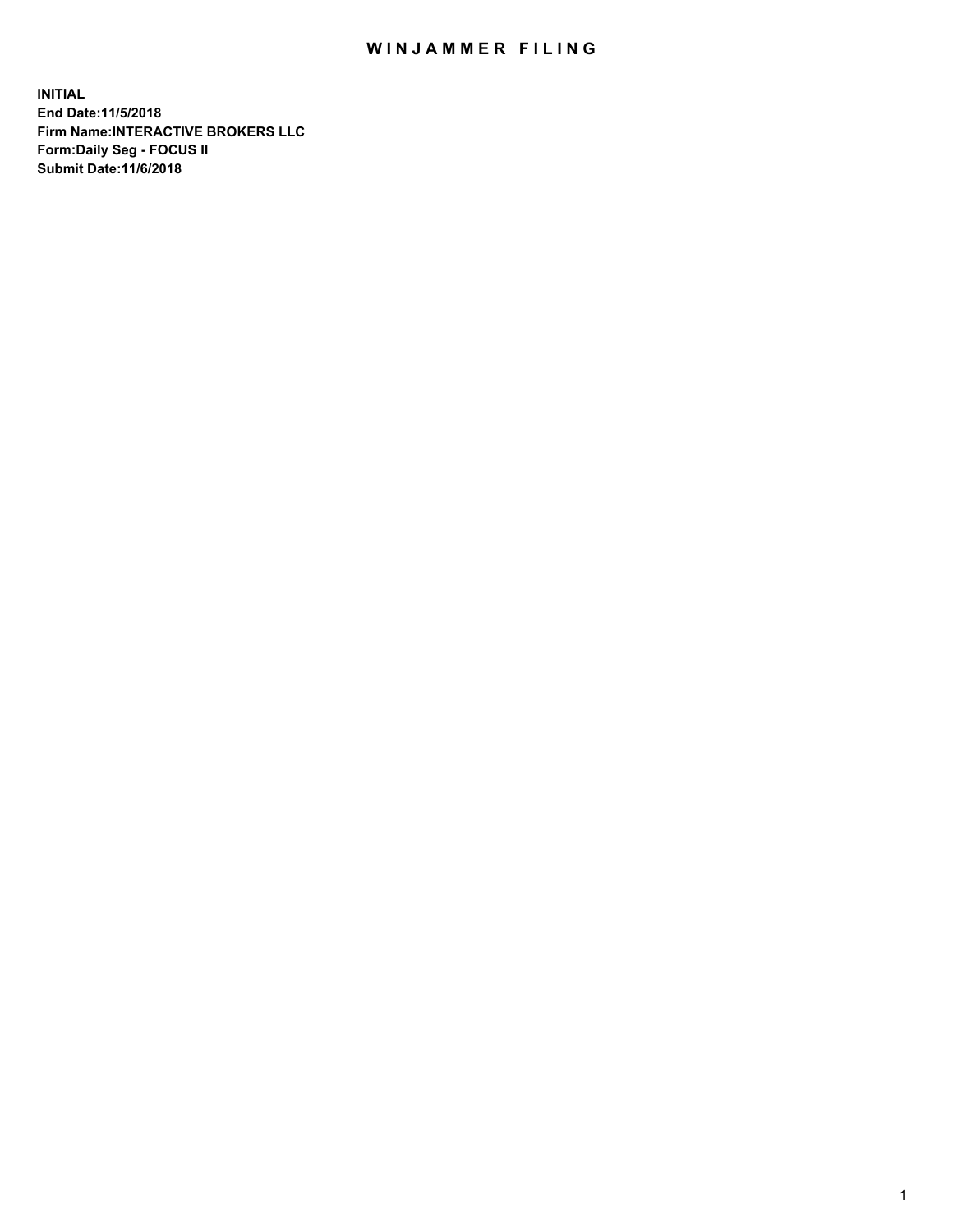**INITIAL End Date:11/5/2018 Firm Name:INTERACTIVE BROKERS LLC Form:Daily Seg - FOCUS II Submit Date:11/6/2018 Daily Segregation - Cover Page**

| Name of Company                                                                                                                                                                                                                                                                                                                | <b>INTERACTIVE BROKERS LLC</b>                                                                  |
|--------------------------------------------------------------------------------------------------------------------------------------------------------------------------------------------------------------------------------------------------------------------------------------------------------------------------------|-------------------------------------------------------------------------------------------------|
| <b>Contact Name</b>                                                                                                                                                                                                                                                                                                            | James Menicucci                                                                                 |
| <b>Contact Phone Number</b>                                                                                                                                                                                                                                                                                                    | 203-618-8085                                                                                    |
| <b>Contact Email Address</b>                                                                                                                                                                                                                                                                                                   | jmenicucci@interactivebrokers.c<br>om                                                           |
| FCM's Customer Segregated Funds Residual Interest Target (choose one):<br>a. Minimum dollar amount: ; or<br>b. Minimum percentage of customer segregated funds required:% ; or<br>c. Dollar amount range between: and; or<br>d. Percentage range of customer segregated funds required between:% and%.                         | $\overline{\mathbf{0}}$<br>$\overline{\mathbf{0}}$<br>155,000,000 245,000,000<br>0 <sub>0</sub> |
| FCM's Customer Secured Amount Funds Residual Interest Target (choose one):<br>a. Minimum dollar amount: ; or<br>b. Minimum percentage of customer secured funds required:% ; or<br>c. Dollar amount range between: and; or<br>d. Percentage range of customer secured funds required between:% and%.                           | $\overline{\mathbf{0}}$<br>0<br>80,000,000 120,000,000<br>0 <sub>0</sub>                        |
| FCM's Cleared Swaps Customer Collateral Residual Interest Target (choose one):<br>a. Minimum dollar amount: ; or<br>b. Minimum percentage of cleared swaps customer collateral required:% ; or<br>c. Dollar amount range between: and; or<br>d. Percentage range of cleared swaps customer collateral required between:% and%. | $\overline{\mathbf{0}}$<br><u>0</u><br>$\underline{0}$ $\underline{0}$<br>00                    |

Attach supporting documents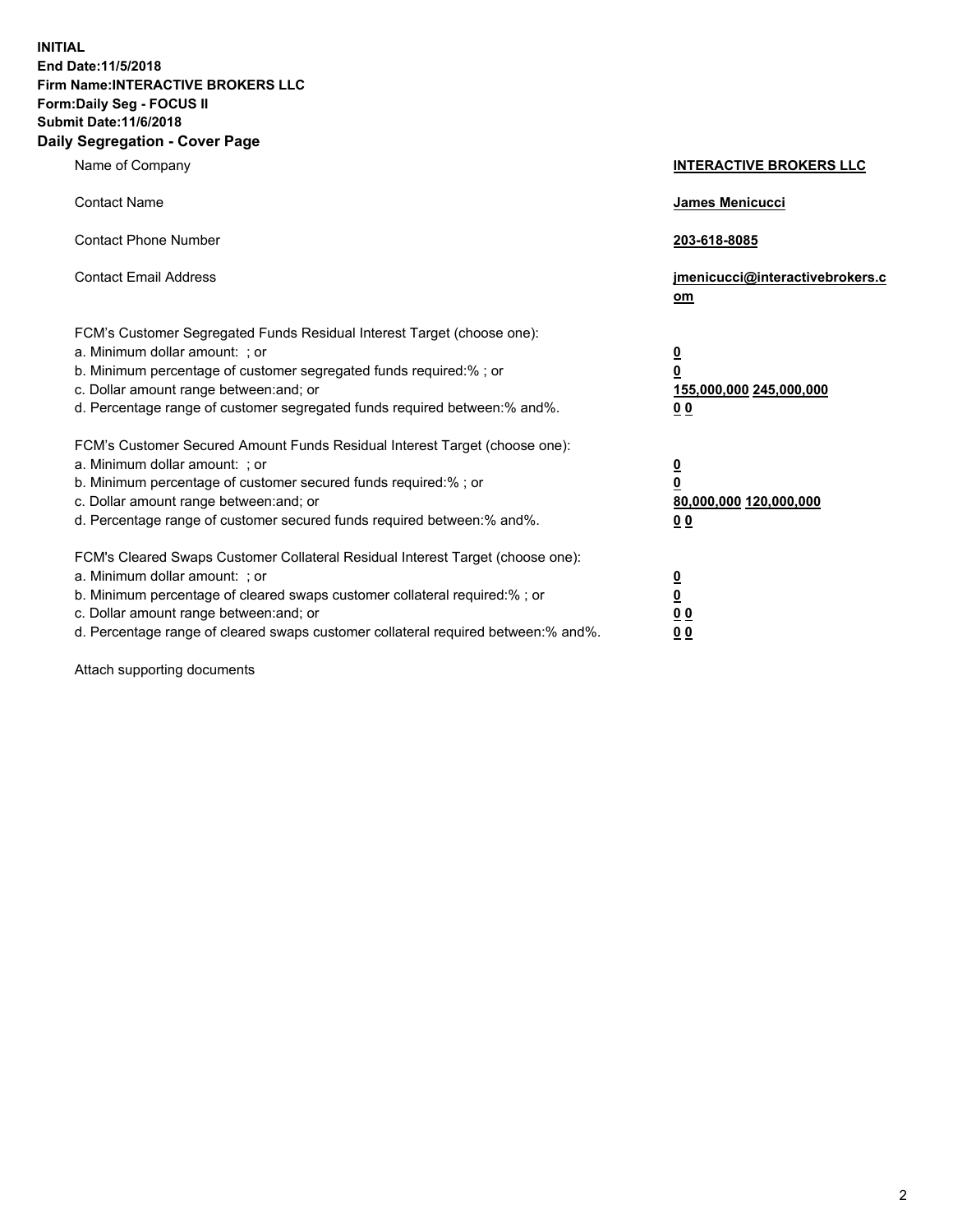## **INITIAL End Date:11/5/2018 Firm Name:INTERACTIVE BROKERS LLC Form:Daily Seg - FOCUS II Submit Date:11/6/2018 Daily Segregation - Secured Amounts**

|     | Daily Segregation - Secured Amounts                                                                        |                                                |
|-----|------------------------------------------------------------------------------------------------------------|------------------------------------------------|
|     | Foreign Futures and Foreign Options Secured Amounts                                                        |                                                |
|     | Amount required to be set aside pursuant to law, rule or regulation of a foreign                           | $0$ [7305]                                     |
|     | government or a rule of a self-regulatory organization authorized thereunder                               |                                                |
| 1.  | Net ledger balance - Foreign Futures and Foreign Option Trading - All Customers                            |                                                |
|     | A. Cash                                                                                                    | 475,926,179 [7315]                             |
|     | B. Securities (at market)                                                                                  | $0$ [7317]                                     |
| 2.  | Net unrealized profit (loss) in open futures contracts traded on a foreign board of trade                  | -27,407,082 [7325]                             |
| 3.  | Exchange traded options                                                                                    |                                                |
|     | a. Market value of open option contracts purchased on a foreign board of trade                             | 57,236 [7335]                                  |
|     | b. Market value of open contracts granted (sold) on a foreign board of trade                               | -92,874 [7337]                                 |
| 4.  | Net equity (deficit) (add lines 1. 2. and 3.)                                                              | 448,483,459 [7345]                             |
| 5.  | Account liquidating to a deficit and account with a debit balances - gross amount                          | 8,017 [7351]                                   |
|     | Less: amount offset by customer owned securities                                                           | 0 [7352] 8,017 [7354]                          |
| 6.  | Amount required to be set aside as the secured amount - Net Liquidating Equity                             | 448,491,476 [7355]                             |
|     | Method (add lines 4 and 5)                                                                                 |                                                |
| 7.  | Greater of amount required to be set aside pursuant to foreign jurisdiction (above) or line                | 448,491,476 [7360]                             |
|     | 6.<br>FUNDS DEPOSITED IN SEPARATE REGULATION 30.7 ACCOUNTS                                                 |                                                |
| 1.  | Cash in banks                                                                                              |                                                |
|     | A. Banks located in the United States                                                                      | 96,059,119 [7500]                              |
|     | B. Other banks qualified under Regulation 30.7                                                             | 0 [7520] 96,059,119 [7530]                     |
| 2.  | Securities                                                                                                 |                                                |
|     | A. In safekeeping with banks located in the United States                                                  | 398,016,962 [7540]                             |
|     | B. In safekeeping with other banks qualified under Regulation 30.7                                         | 0 [7560] 398,016,962 [7570]                    |
| 3.  | Equities with registered futures commission merchants                                                      |                                                |
|     | A. Cash                                                                                                    | $0$ [7580]                                     |
|     | <b>B.</b> Securities                                                                                       | $0$ [7590]                                     |
|     | C. Unrealized gain (loss) on open futures contracts                                                        | $0$ [7600]                                     |
|     | D. Value of long option contracts                                                                          | $0$ [7610]                                     |
|     | E. Value of short option contracts                                                                         | 0 [7615] 0 [7620]                              |
| 4.  | Amounts held by clearing organizations of foreign boards of trade                                          |                                                |
|     | A. Cash                                                                                                    | $0$ [7640]                                     |
|     | <b>B.</b> Securities                                                                                       | $0$ [7650]                                     |
|     | C. Amount due to (from) clearing organization - daily variation                                            | $0$ [7660]                                     |
|     | D. Value of long option contracts                                                                          | $0$ [7670]                                     |
|     | E. Value of short option contracts                                                                         | 0 [7675] 0 [7680]                              |
| 5.  | Amounts held by members of foreign boards of trade                                                         |                                                |
|     | A. Cash                                                                                                    | 119,789,912 [7700]                             |
|     | <b>B.</b> Securities                                                                                       | $0$ [7710]                                     |
|     | C. Unrealized gain (loss) on open futures contracts                                                        | -21,948,301 [7720]                             |
|     | D. Value of long option contracts                                                                          | 57,236 [7730]                                  |
|     | E. Value of short option contracts                                                                         | <u>-92,874</u> [7735] <u>97,805,973</u> [7740] |
| 6.  | Amounts with other depositories designated by a foreign board of trade                                     | 0 [7760]                                       |
| 7.  | Segregated funds on hand                                                                                   | $0$ [7765]                                     |
| 8.  | Total funds in separate section 30.7 accounts                                                              | 591,882,054 [7770]                             |
| 9.  | Excess (deficiency) Set Aside for Secured Amount (subtract line 7 Secured Statement<br>Page 1 from Line 8) | 143,390,578 [7380]                             |
| 10. | Management Target Amount for Excess funds in separate section 30.7 accounts                                | 80,000,000 [7780]                              |
| 11. | Excess (deficiency) funds in separate 30.7 accounts over (under) Management Target                         | 63,390,578 [7785]                              |
|     |                                                                                                            |                                                |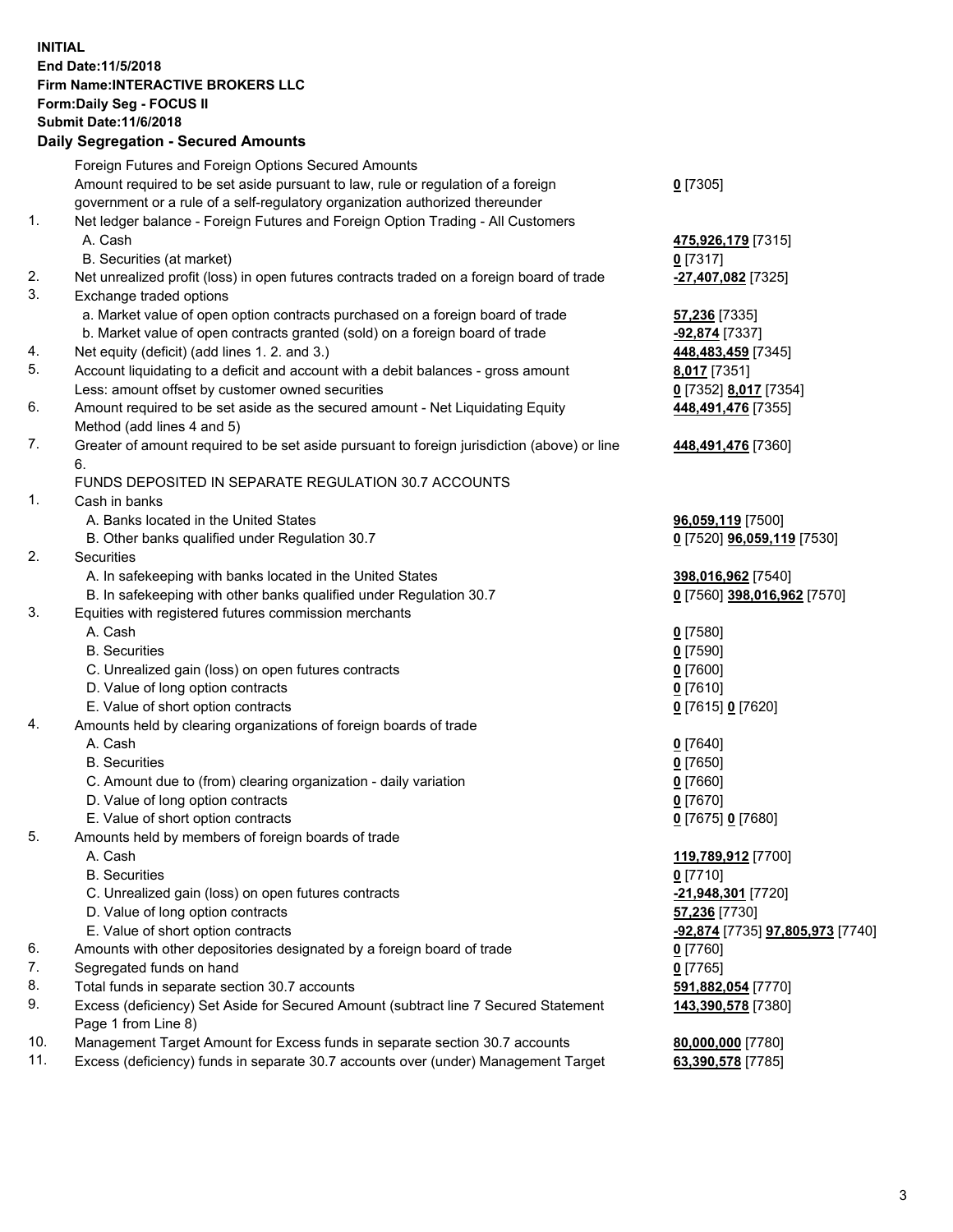**INITIAL End Date:11/5/2018 Firm Name:INTERACTIVE BROKERS LLC Form:Daily Seg - FOCUS II Submit Date:11/6/2018 Daily Segregation - Segregation Statement** SEGREGATION REQUIREMENTS(Section 4d(2) of the CEAct) 1. Net ledger balance A. Cash **4,050,838,721** [7010] B. Securities (at market) **0** [7020] 2. Net unrealized profit (loss) in open futures contracts traded on a contract market **13,003,912** [7030] 3. Exchange traded options A. Add market value of open option contracts purchased on a contract market **460,528,919** [7032] B. Deduct market value of open option contracts granted (sold) on a contract market **-507,246,222** [7033] 4. Net equity (deficit) (add lines 1, 2 and 3) **4,017,125,330** [7040] 5. Accounts liquidating to a deficit and accounts with debit balances - gross amount **319,003** [7045] Less: amount offset by customer securities **0** [7047] **319,003** [7050] 6. Amount required to be segregated (add lines 4 and 5) **4,017,444,333** [7060] FUNDS IN SEGREGATED ACCOUNTS 7. Deposited in segregated funds bank accounts A. Cash **609,102,261** [7070] B. Securities representing investments of customers' funds (at market) **2,312,500,804** [7080] C. Securities held for particular customers or option customers in lieu of cash (at market) **0** [7090] 8. Margins on deposit with derivatives clearing organizations of contract markets A. Cash **7,838,318** [7100] B. Securities representing investments of customers' funds (at market) **1,352,904,971** [7110] C. Securities held for particular customers or option customers in lieu of cash (at market) **0** [7120] 9. Net settlement from (to) derivatives clearing organizations of contract markets **-1,857,979** [7130] 10. Exchange traded options A. Value of open long option contracts **460,475,314** [7132] B. Value of open short option contracts **-507,250,991** [7133] 11. Net equities with other FCMs A. Net liquidating equity **0** [7140] B. Securities representing investments of customers' funds (at market) **0** [7160] C. Securities held for particular customers or option customers in lieu of cash (at market) **0** [7170] 12. Segregated funds on hand **0** [7150] 13. Total amount in segregation (add lines 7 through 12) **4,233,712,698** [7180] 14. Excess (deficiency) funds in segregation (subtract line 6 from line 13) **216,268,365** [7190] 15. Management Target Amount for Excess funds in segregation **155,000,000** [7194] **61,268,365** [7198]

16. Excess (deficiency) funds in segregation over (under) Management Target Amount Excess